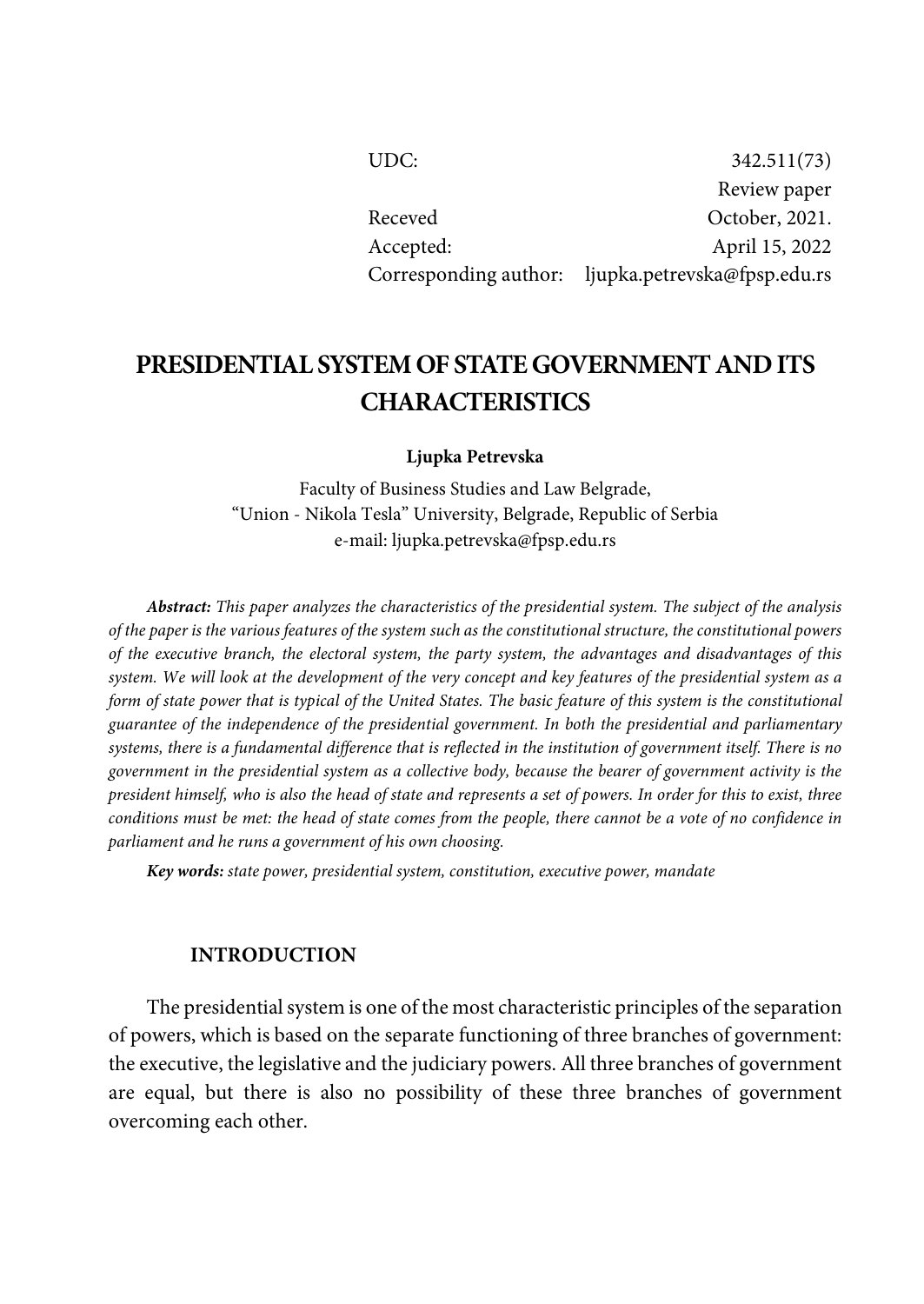The first and most typical presidential system originated in the United States and was created by the Constitution of 1787. As a form of state power, it was created by the American founding fathers, led by George Washington, and was based on the idea of the fullest division of power into executive, legislative and judicial power. This idea originated from the written Constitution, according to which the monarch loses legitimacy and the executive power is strengthened. The essential feature of this system is reflected in the position and organization of the executive power. According to the founders, each government should perform exclusively the tasks that belong to it by nature and should be independent from the other two authorities, in order to achieve freedom and democracy. More precisely, this form of state power is said to lead to an efficient and strong government. The executive power cannot be stable if there is no stable state and society. The presidentialsystem is mostly exposed to upheavals and poor functioning because it is often subject to coups and revolutions. The only one that stands out is the presidential system that exists in the United States, because it is a system of strict separation of powers where the executive power is separated from the parliament. It is based on negotiations and compromises, which distinguishes it from the parliamentary system because it separates the public decision-making process. The founding fathers advocated the dispersion of power and they established an executive branch that would be separate and independent from the legislative branch.

### **1. THE STRUCTURE OF THE PRESIDENTIAL SYSTEM**

The structure of the US presidential system consists of three branches of government: the executive branch headed by the president, then the legislature headed by Congress, and the judiciary embodied in the Supreme Court. All three branches of government are separate structures and each with its own constitutional functions and control mechanisms.

The beginning of the presidential system appears in the United States of America, with the Constitution of 1787. Contrary to European absolute monarchies in which all power was in the hands of one state body, the creators of the American constitution wanted to suppress such a way of governing, and the realization of their idea required a new system that would deconcentrate state power. This new system aspired to the realization of democracy and freedom, and for that it was necessary for each body to perform its function in the state and to be as independent as possible. In contrast to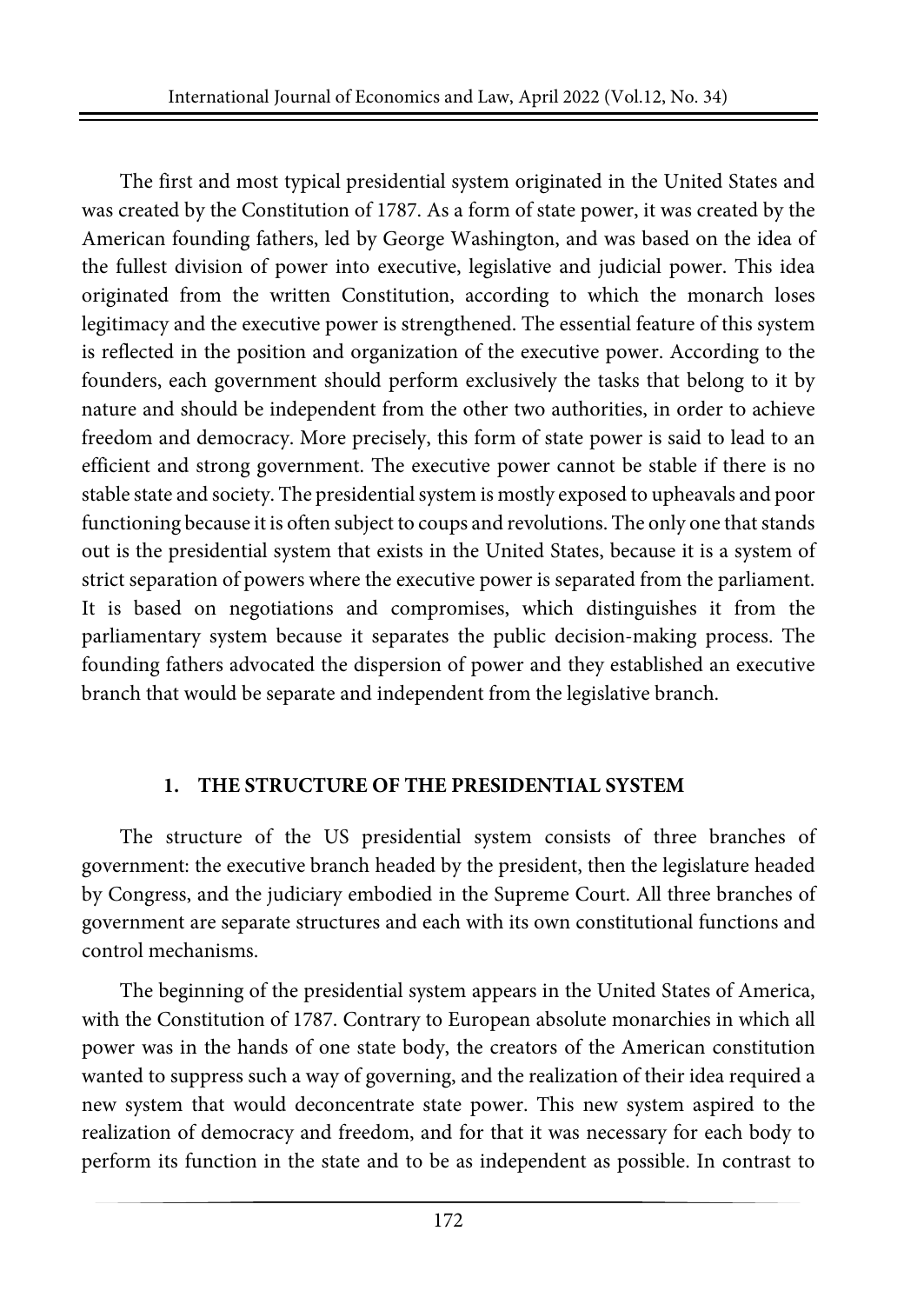other systems of separation of powers in which the legislature was the strongest, in the presidential system the judiciary and the executive branches were extremely strong.

Thus, the starting point is that the the legislature and the executive branch must be separated. The president usually has special privileges in passing laws, that is, he has the power of veto. However, it is rare for the president to have the powerto directly propose laws or vote on a law. Legislature and the president are generally expected to serve as a confirmation of other powers. In the U.S., many appointments must be confirmed by the Senate. The president is always an active participant in the political process, although the extent of his power may be influenced by the political composition of the legislature and the extent to which his supporters or opponents are dominant in it. In this system, the president is the head of state and the head of government, and he performs two important functions at the same time. With the function of the head of government, he leads the state from within, while the position of head of state gives him the right to lead the country from the outside and to represent his state.

The American president is the head of state and the prime minister in one person, because the American constitution does not know "cabinet" and "ministers". The president helps himself by building a circle of his associates around him, to whom he can place his trust due to their loyalty. These are personal advisers and state secretaries. The president is irreplaceable and can only be replaced by the court for violating certain laws. There is no government in the United States as a collective body, and the bearer of government activity is the president himself, who is also the head of state. He is the only nationally elected politician and can therefore claim to speak on behalf of the entire nation. When he meets with a foreign president, he speaks on behalf of the people. However, the president is not omnipotent. He is strong in some areas and weak in others. The role of the president in this regard is similar to the role of the British monarch.

The president, if he wants to rule, must present his proposals to both houses of Congress. His proposals are valid only if he gets the majority. The Congress, that is, the Senate, in which 100 senators with very great influence sit, represents the interests of individual states, and there is the House of Representatives, in which 435 deputies represent local interests; they are independent of the president. The president cannot dissolve the Senate or the House of Representatives, nor can he block laws created by Congress or passed by Congress, and he cannot do so in any case if both houses overwhelm his veto by a two-thirds majority. Congress is much more in a position to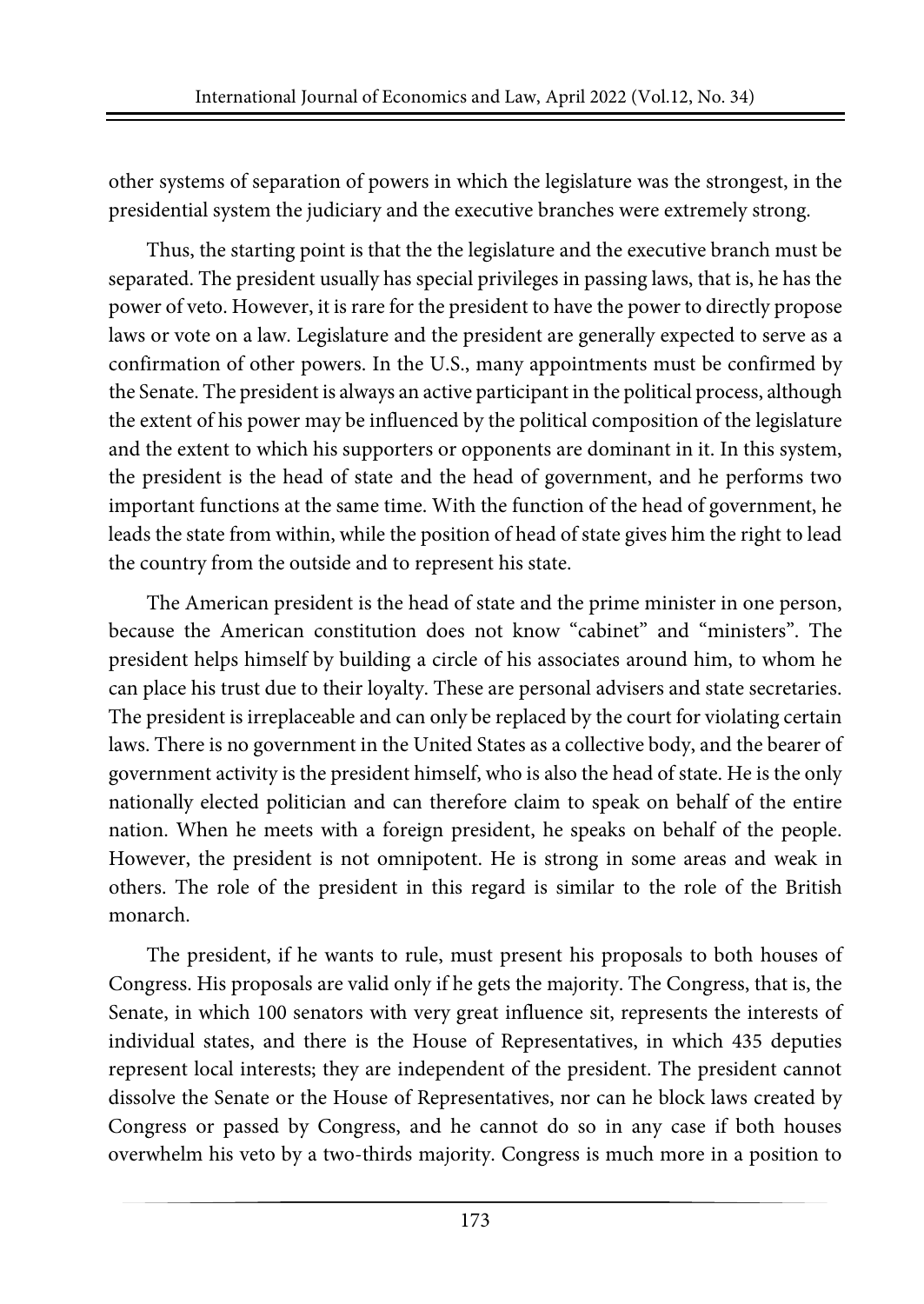put pressure on the president, because only Congress can approve the budget proposed by the president. What is expected of the president can be expressed through several items:

- As the head of state, he must represent the United States at receptions and public visits, he must appoint all high-ranking officials, ambassadors, officers, judges…
- As the head of the government, he has to make a draft of the entire policy, so as laws he has to implement it through a complicated system of both houses of Congress.
- As the head of the administration, he must ensure the implementation of the adopted laws through the ministries.
- As the commander of the military forces, he is responsible for the complex of material and personnel equipment of the infantry, navy and air force, as well as for their strategic concept.
- As the strongest leader of the West, he and his Minister of Foreign Affairs must pursue a responsible foreign and economic policy, which today has an impact in almost all countries.
- As the president who performs the presidential function, he must spend some time leading his party.

Today, the question arises as to whether such a concentration of power and tasks concentrated in the hands of only one person, which was viewed from a completely different angle at the end of the 18th century and could be justified only at the end of the 20th and the beginning of the 21st century, can be fair.

Since the United States was an English colony, and is now the richest and strongeststate, the president's word has a great impact on the freedom and stability of many other countries.

Election Process - Elections for President of the United States are held every four years on Election Day, which is held on the first Tuesday after the first Monday in November.

Requirements that a presidential candidate must meet under the US Constitution:

- To be a born citizen of the United States of America
- To be at least 35 years old
- Has resided in the United States for the past 14 years.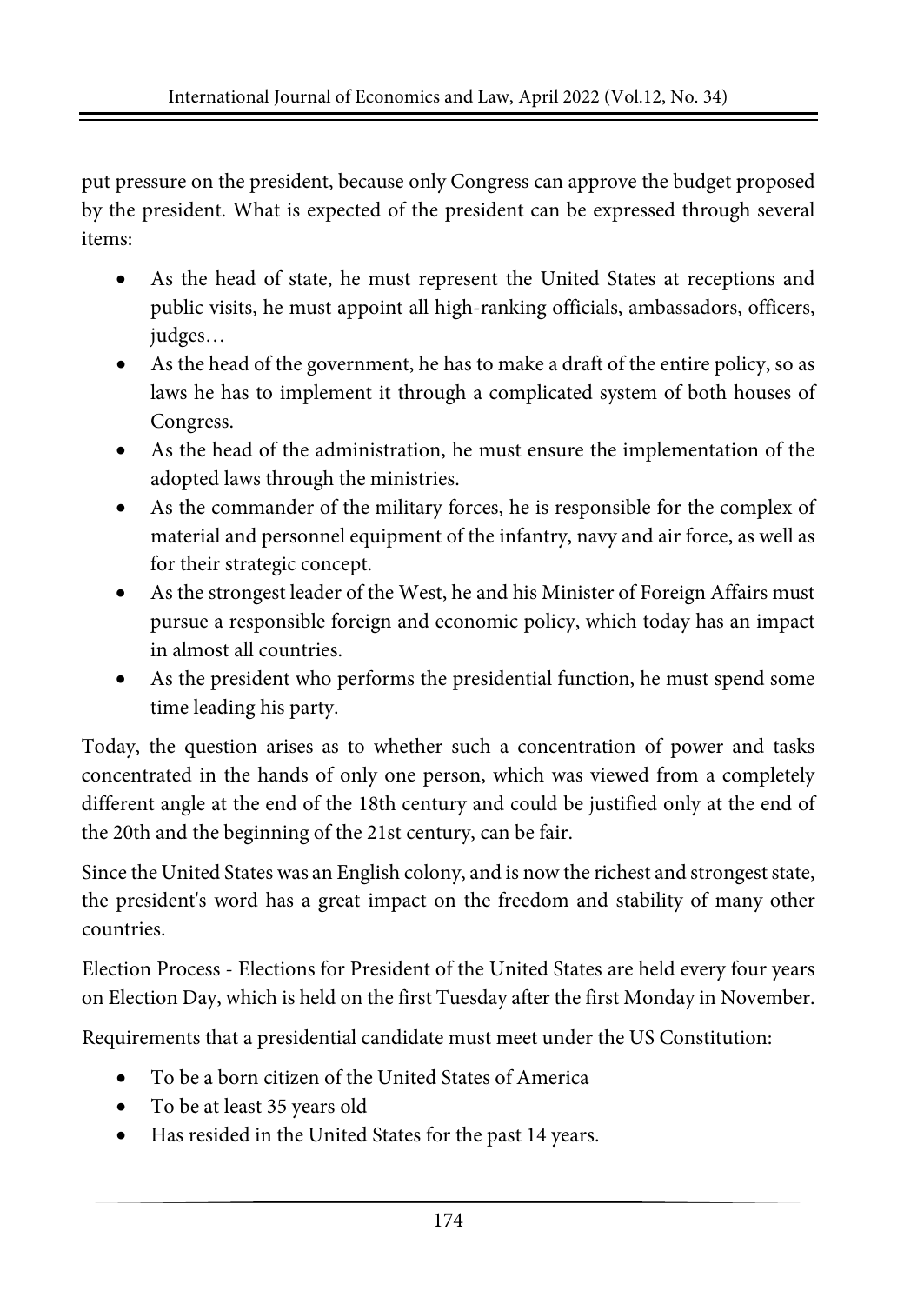

# **2. CONGRESS**

The Congress of the United States of America consists of two houses - the House of Representatives and the Senate. The Congress is elected directly by the people. The House of Representatives is the house of the citizens, while the Senate is the house of federal units. The main role of the Congress is, as stated in the U.S. Constitution, to make laws which are then signed by the president, thus becoming the laws of the state. It also has the authority to determine whether the policy is being implemented by the government in accordance with the law. Reporting on congressional debates and other activities provides citizens with more information on what their government is doing. The Congress sometimes has a role to play in performing special judicial and electoral functions. It acts as a judicial body in recalling and dismissing the President and in that case has the power to elect a President and a Vice-President, if no candidate receives a majority after the presidential election.

The Congress and the executive branch do not work in isolation from each other. Only members of Congress can introduce a law, but the president can make a bill, but that bill is often greatly modified by Congress. Foreign policy initiatives are often taken by the president, but Congressis often involved through his powerto introduce a certain tax, fund foreign policy, declare war, etc… Congress can influence the work of the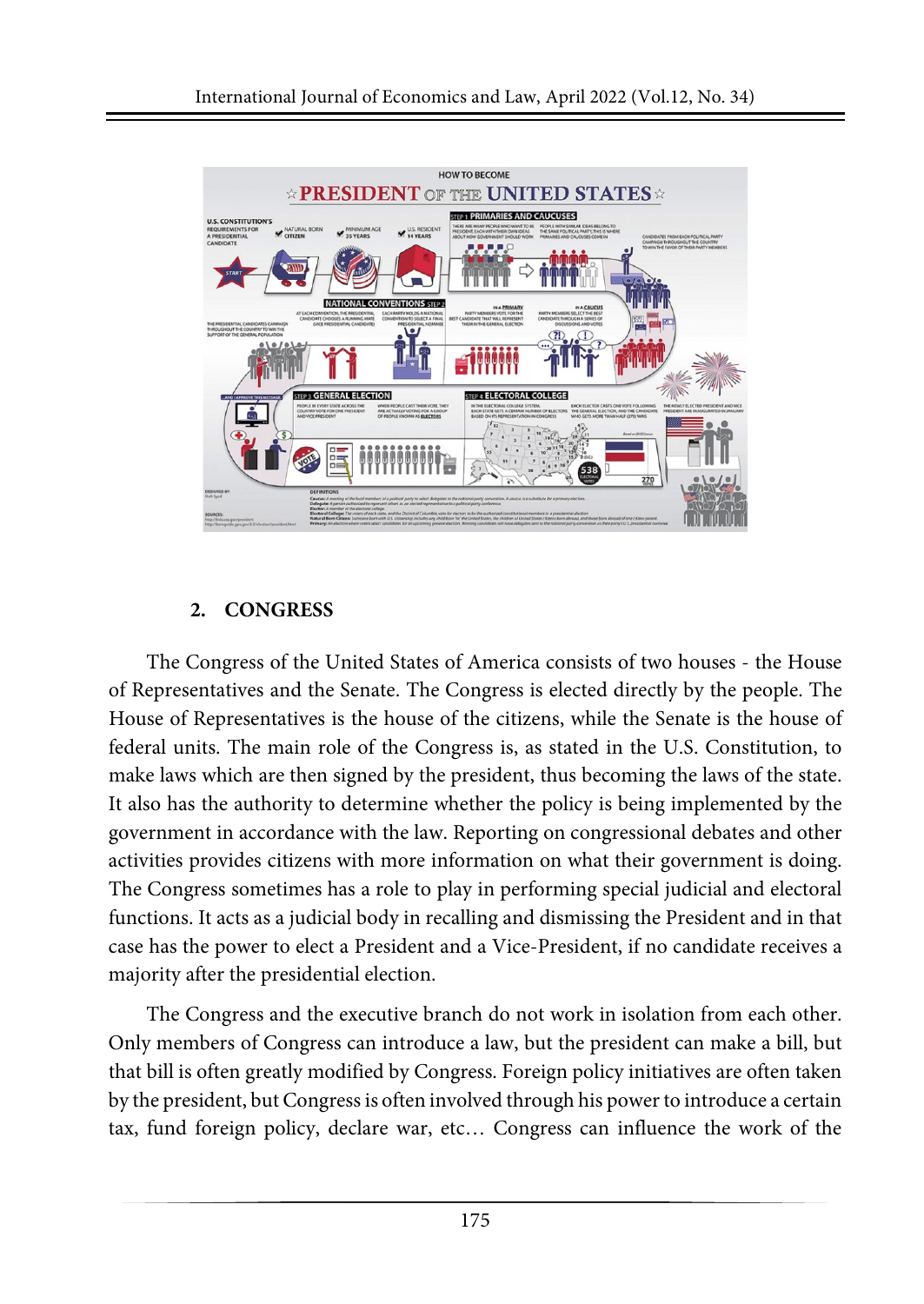executive branch. Presidential proposals of judges, ambassadors and other high-ranking state officials require Senate approval.

"The principle of independence of government is the basis for regulating mutual relations and when considering the relationship of the judiciary with the legislature." The US Supreme Court is the top third branch of government. Judges are appointed (with the consent of the Senate) by the president, although they are then guaranteed full independence. Neither the President nor Congress can relieve them of their duties. The greatest power of the Supreme Court is that it can declare an already adopted law unconstitutional, which according to the American legal system means the factual annulment of the law (Uvod u pravo, M. Simic, S. Djordjevic, D. Matic, Pravni fakultet Univerziteta u Kragujevcu, 2009.)

One of the features of government control over the president is the power of recall or impeachment. Revocation is a pronounced power of legislation. It is the first step in removing the president, vice president, or other government officials, based on the penalty of bribery, treason, or other major crimes and misdemeanors. The U.S. Senate is the only body than can perform all the recalls. The verdict requires two thirds of the votes, and when the president is tried, the head of the US state presides. A person convicted in a revocation is subject to further trial, where the verdict and sentence will be rendered in accordance with the law.

### **3. VARIATIONS OF PRESIDENTIAL SYSTEMS**

Presidential systems can be found in other forms in democratic and nondemocratic states. The presidential system in the United States is the clearest example of such a division of power, but there are also semi-presidential systems that have many similar characteristics as well as differences. An example of such a division of power is France. The President of France has a long list of powers but does not bear any responsibility. The president appoints the parliament that may or may not be the leader of the majority of parties in the lower house of parliament. The president, not the prime minister, chairs the cabinet and appoints high-ranking state officials, and also serves as the military commander-in-chief. The French president can call new elections and dissolve parliament. This combination of systems represents a strong entrenched power of political parties in parliament but also a strengthened power of the president. The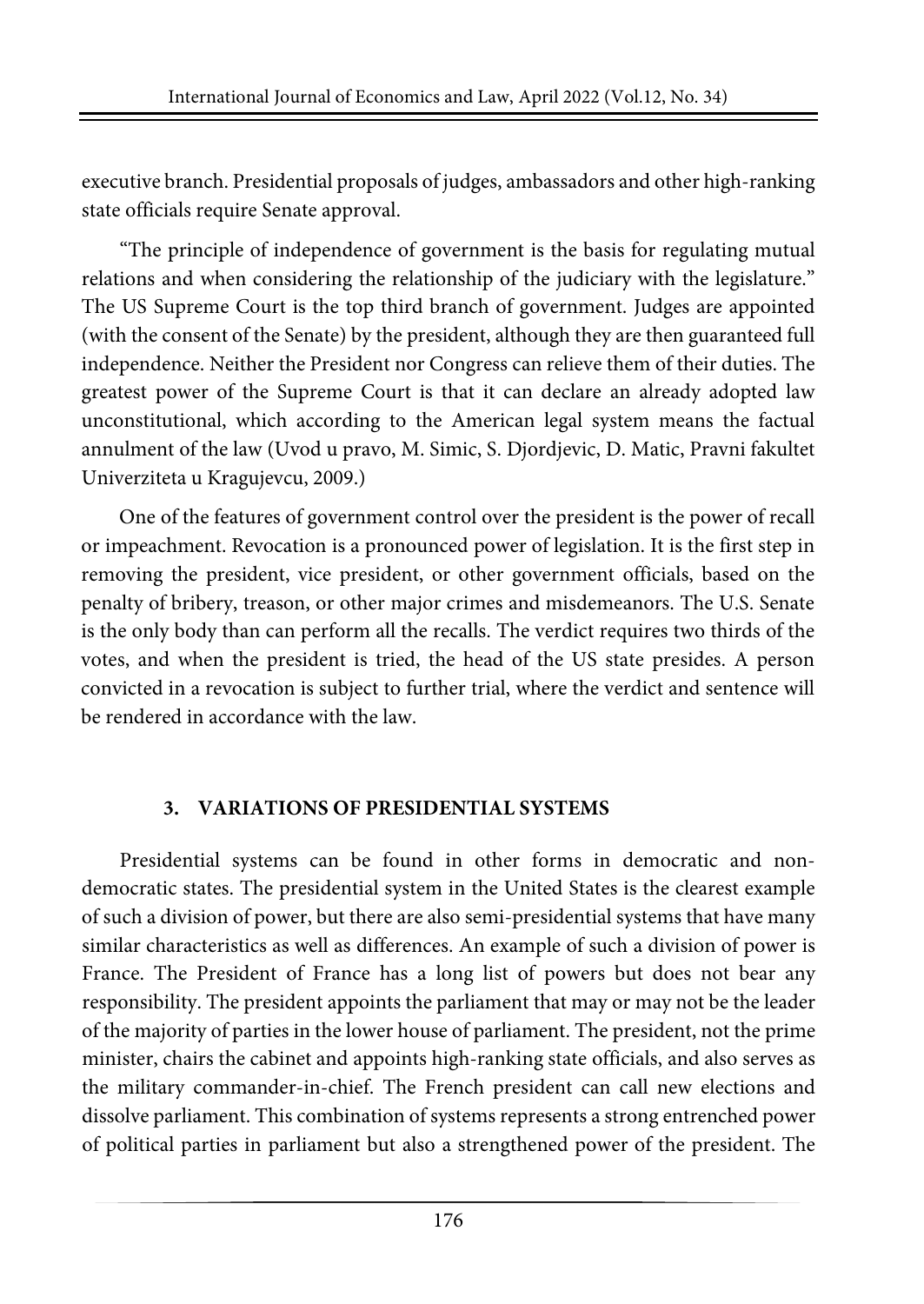president bears no political responsibility. If there are any political omissions, the prime minister is responsible. The president can choose to transfer major responsibilities to the prime minister and the cabinet.

### **4. THE ADVANTAGES OF THE PRESIDENTIAL SYSTEM**

Proponents of this system generally cite four advantages:

The first advantage is the fact that the direct election of the president is more democratic and that voters can accurately indicate their political priorities. A direct mandate is also considered to make the president more accountable. Separation of the executive branch of power and the legislature is considered an advantage, because if there is no brake and balance principle, the Prime Minister's illicit actions may not be detected. Many parliamentary states, while facing numerous problems in the country, also noticed the problem of maintaining stability. Due to the way power is divided, the presidential system is able to survive many emergencies.

The presidential system can establish a better way to combat opportunism and establish the impossibility of political superiority of one type of body over another and prevent the interference of any body in the appointment or removal of others.

We can conclude that the presidential system is stable because the government does not depend on the parliament and its trust. In the presidential system, it often happens that the president cannot count on the votes of his parliamentarians. In the United States, the congressman's first interest is his or her constituency. That is why party loyalty is much less important in the presidential system, and the president never knows what kind of support he will receive.

### **5. THE DISADVANTAGES OF THE PRESIDENTIAL SYSTEM**

Critics mainly point out three shortcomings of the presidential system:

• Propensity for authoritarianism - there are political scientists who believe that the presidential system is not constitutionally stable.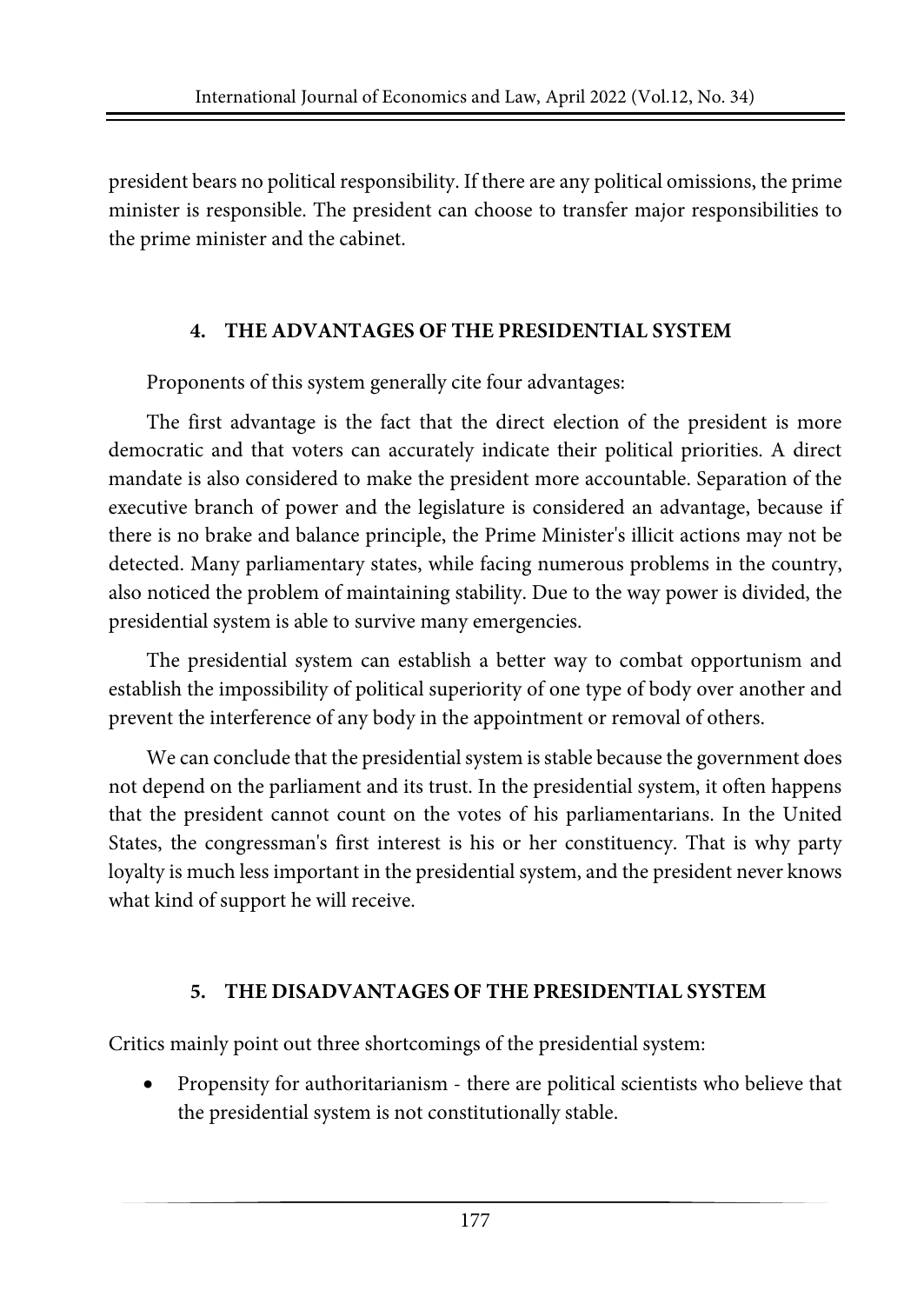- Separation of powers many believe that this division only contributes to enabling the transfer of responsibilities from the legislature to the executive branch and vice versa.
- Obstacles to change the leadership the impossibility of removing the undesirable person from the office of the President, before the expiration of their mandate is a really big problem. The constitutionally mandated length of office prevents a change in the head of the executive branch before the end of this period, even if political circumstances call for the removal of an unsuccessful, unpopular or weak president. On the other hand, an extremely successful and popular president must leave his post after his term expires. This creates an artificial need to create a successful political leader every few years, which is unrealistic to expect under normal circumstances.

The next disadvantage is double democratic legitimacy. Both the president and MPs are given seats in direct elections, so there is a lack of institutional impetus for their cooperation. Cooperation of these two branches of government is a condition for effective legislative work, given their limited powers. Since the presidential position and the parliamentary majority are often controlled by individuals from opposing political groups, the president will often not be able to translate his political program into law, but will probably succeed in preventing the legislative program of the parliamentary majority. The result is most often a blockade of the political process and unnecessary delays in resolving current problems. Even today, this system can create political instability.

# **CONCLUSION**

The presidential system organized in this has survived almost unchanged for 200 years in America. It has influenced many states in the creation of their political systems of government, if not in the complete takeover of the system, then in some characteristics that will mix with the parliamentary system and influence the creation of a combined system. Both presidential and parliamentary systems have numerous disadvantages, but also advantages that can be viewed differently.

Whether the division of power is better than the principle of unity of power is a very ungrateful question because both principles can contribute to both positive and negative